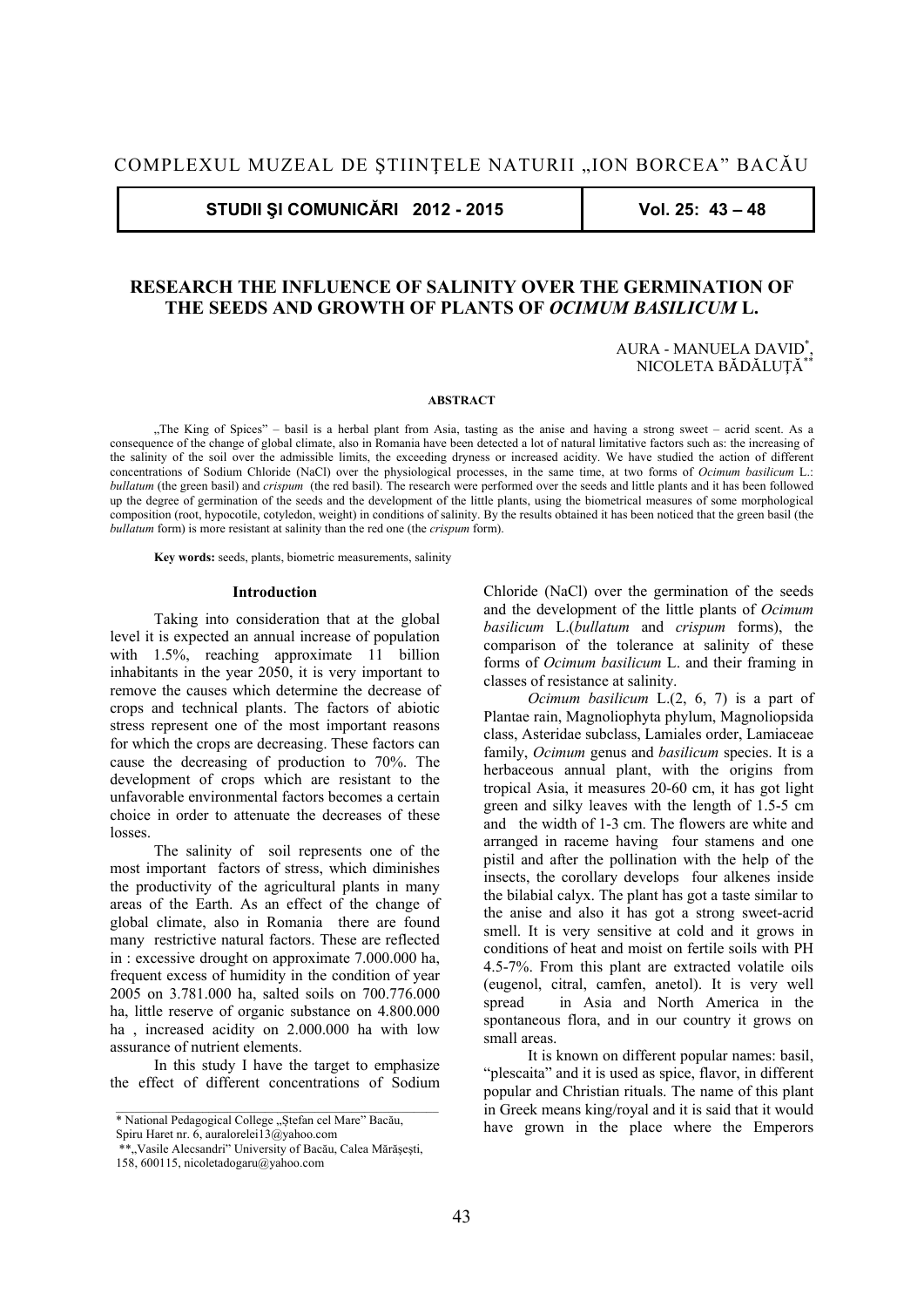Constantin and Elena have discovered The Holy Cross (1,4).

The both studied forms are different by the shape of the leaves and the color of the flowers such as: the *bullatum* form has got bladder leaves and white flowers and it is known as "green basil" and the *crispum* form has got curly leaves and pinky flowers and it is known as "red basil" ( it mustn't be confused with *O. b. purpurascens* whose flowers have got reddish purple flowers).

A great amount of mineral salts in the upper horizons of the saturate soils are very harmful for almost all the crop plants or from the spontaneous flora in two ways: on one hand they are increasing the concentration of the soil solution, which leads to a heavy absorption of the water in roots, and on the other hand the excess of the salts from the soil has a toxic action over the plants. The increased concentration of the soil solution inhibits on the osmotic way the saturation and the seed germination, also the growth of the root system of little plants.

Under the dangerous influence of salts, the plants are suffering a lot of anatomical and morphological changes, visible at leaves, stalks and other organs of the plant, such as:



**Fig. 1** - Little plants of green basil **Fig. 2** - Little plants of red basil

The seeds of green and red basil have been bought from a store which sells seed material (agricultural crop for obtaining the seeds) and the authenticity of seeds is guaranteed by the producer.

In order to determine the capacity of germination, initially the seeds have been washed with a solution of  $H_2SO_4$  0.05% and energetic rinsed for several times with distilled water. The sulfuric acid was used in order to destroy the fungal spores which are found on the surface of the seeds and to prevent their stain during germination.

- the disturbance of the microscopic structure of the chloroplasts and the appearance of the phenomenon of the etiolation of leaves;

- the shrinking of leaves surface, especially at older leaves;

- the thickening of the cuticle and the palisade texture in leaves;

- the change of the sizes of somatic cells;

- the increase of the succulence of tissues;

- the decrease of the diameter of root and of the high of stalk, also the premature lignifications of the tissues.

### **Material and method**

The researches were conducted on seeds and little plants of *Ocimum basilicum* L., *bulattum* and *crispum* forms in the laboratory of biochemistry and genetics of the Faculty of Biology from the University "Vasile Alecsandri" from Bacau city. In order to avoid confusions, I considered *Ocimum basilicum* L. *bullatum* form – the green basil (fig.1) and *Ocimum basilicum* L. *crispum* form – the red basil (fig.2), especially that the consecrated literature admits these terms.



Later, the seeds have been put in disposables cups full of distilled water for 24 hours, in the dark, in order to increase the volume and foster the germination. The next day, the seeds were put in Petri vessel, on filter paper, around 60 seeds/ vessel.

The seeds were moistened daily with different concentrations of NaCl (0.2%; 0.35%; 0.65%; 1%; 1.25%; 1.5%; 2%; 2.5%; 3%), around 3 ml/vessel, excepting the seeds from the witness sample which were moistened with distilled water (fig.3).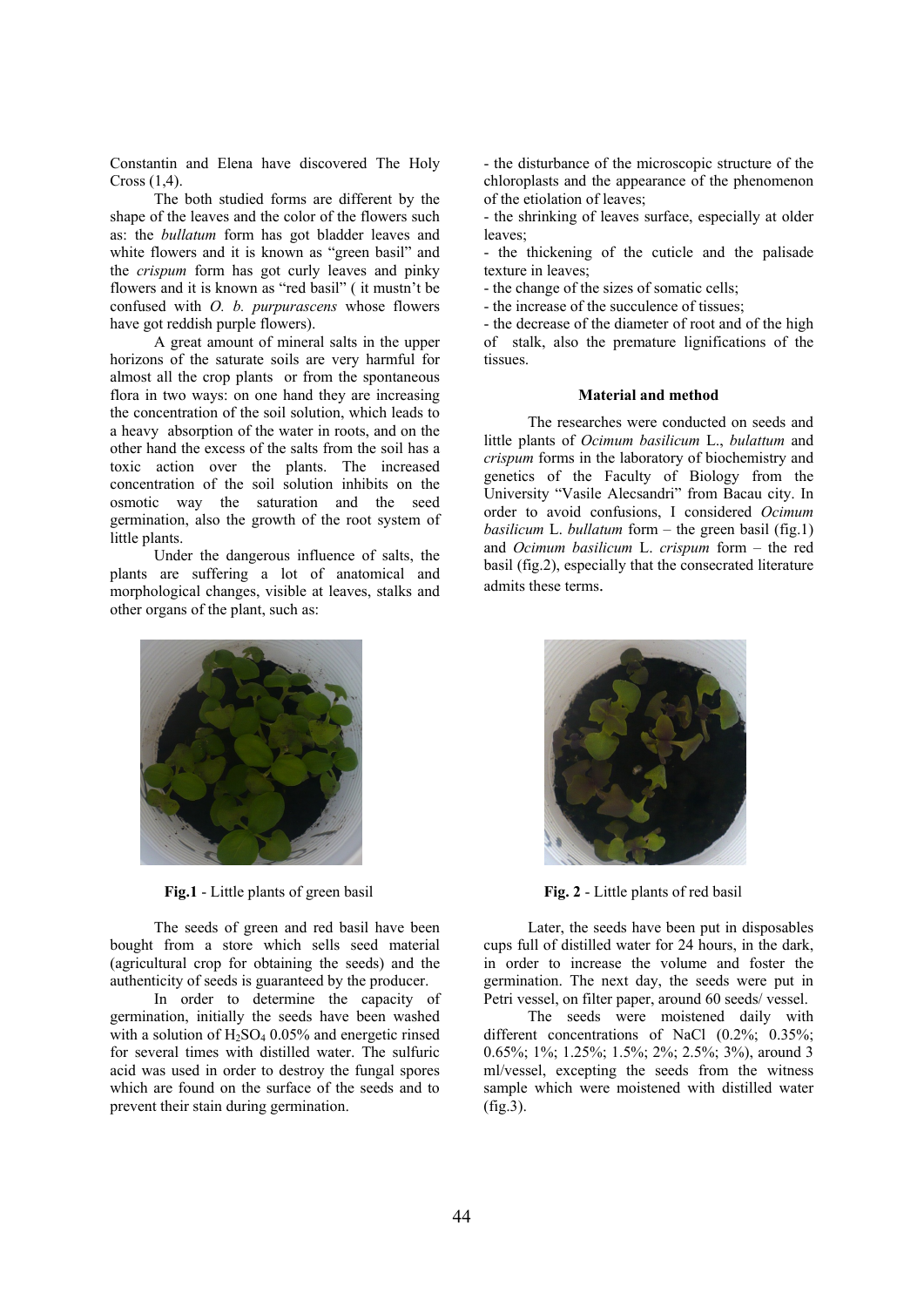

**Fig. 3** - Seeds of *Ocimum basilicum* L. put on germination.

Later, the Petri vessels were introduced in the growth chamber in order that the physiological process develops in controlled conditions. In the growth chamber, the following factors were maintained constantly: the temperature of 20 degrees C, photoperiod 16 hours light - 8 hours dark, light intensity of 22 luxes. For each working version were made three repeats.

Daily, the number of germinated seeds / variant was followed up, in order to determine the efficiency of the germination in the conditions of salt stress.

I considered that the germinated seed is the seed whose roots have got the dimension equal to the length of the seed. The seeds of basil were photographed, in a preliminary stage, with a Panasonic digital photo camera (fig.4).



**Fig. 4** - Germinated seeds *Ocimum basilicum* L.

The biometrical study was done on little red basil plants and also on green basil plants. After the germination of seeds, the Petri vessels were maintained in the growth chamber till the development of little plants from their seeds. The little plants were moistened daily with 3 ml solution of NaCl.

After 15 days from the beginning of the experiment, there were made some biometrical measurements, watching the length of the root and stalk, the width of seed lobe, the green weight of the little plants. The length of the root and stalk, the width of the seed lobe were measured in cm with a ruler, the green weight of the little plants in grams using an analytical balance (ACCULAB).

The common dates were processed using Microsoft Excel program and were statistically interpreted. It was calculated the arithmetical average of the obtained variants. The arithmetical average represents the average obtained for the analyzed parameter, which results from the sum of the individual values divided at the total number of individuals.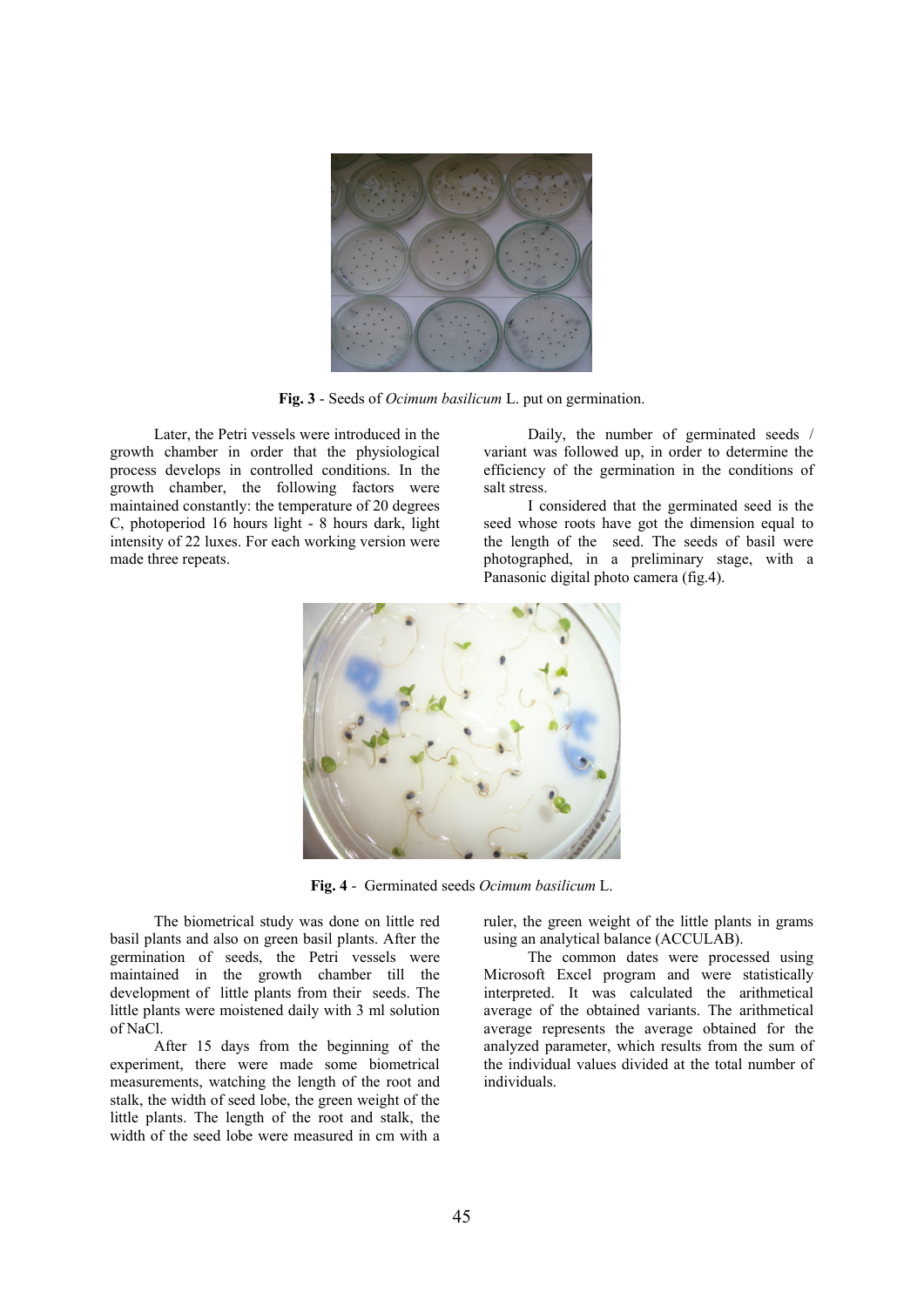## **Results and discussions**

The percent of germination varied in wide limits, taking into consideration the first seeds germinated after  $2 - 4$  days from the inoculation in Petri vessels (tab.1).

| <b>Table 1 - The percent of germination of the seeds of Ocimum basilicum L.</b> |
|---------------------------------------------------------------------------------|
|---------------------------------------------------------------------------------|

| Nr.                         | Ocimum basilicum L.sample to | Percent of germination after 3 | Total percent of germination |  |  |  |  |  |
|-----------------------------|------------------------------|--------------------------------|------------------------------|--|--|--|--|--|
| crt.                        | be analyzed                  | days $(\% )$                   | $(\%)$ after 10 days         |  |  |  |  |  |
| Green basil - bullatum form |                              |                                |                              |  |  |  |  |  |
| 1.                          | Witness sample               | 59                             | 100                          |  |  |  |  |  |
| 2.                          | NaCl solution 0,25%          | 51                             | 87                           |  |  |  |  |  |
| $\overline{3}$ .            | NaCl solution0,35%           | 55                             | 81                           |  |  |  |  |  |
| 4.                          | NaCl solution0,65%           | 55                             | 75                           |  |  |  |  |  |
| 5.                          | NaCl solution1%              | 22                             | 63                           |  |  |  |  |  |
| 6.                          | NaCl solution1,25%           |                                |                              |  |  |  |  |  |
| 7.                          | NaCl solution1,50%           |                                |                              |  |  |  |  |  |
| 8.                          | NaCl solution 2%             |                                |                              |  |  |  |  |  |
| 9.                          | NaCl solution 2,50%          |                                |                              |  |  |  |  |  |
| 10.                         | NaCl solution 3%             |                                |                              |  |  |  |  |  |
| Red basil – crispum form    |                              |                                |                              |  |  |  |  |  |
| 11.                         | Witness sample               | 11                             | 68                           |  |  |  |  |  |
| 12.                         | NaCl solution 0,25%          | 8                              | 38                           |  |  |  |  |  |
| 13.                         | NaCl solution0,35%           | 10                             | 35                           |  |  |  |  |  |
| 14.                         | NaCl solution0,65%           | 7                              | 28                           |  |  |  |  |  |
| 15.                         | NaCl solution1%              | $\overline{2}$                 | 13                           |  |  |  |  |  |
| 16.                         | NaCl solution1,25%           |                                |                              |  |  |  |  |  |
| 17.                         | NaCl solution1,50%           |                                |                              |  |  |  |  |  |
| 18.                         | NaCl solution 2%             |                                |                              |  |  |  |  |  |
| 19.                         | NaCl solution 2,50%          |                                |                              |  |  |  |  |  |
| 20.                         | NaCl solution 3%             |                                |                              |  |  |  |  |  |

The moistened variants with saline solutions of NaCl in concentrations over 1% didn't germinate and, as the time has passed, they have degenerated. The phenomenon of inhibition of the germination of seeds was noticed at both forms of basil, green and red. The solutions of NaCl of 0.25%, 0.35%, 0.65% and 1% allowed the germination of both forms of basil after 3 days and also after 10 days, more pronounced in the case of the green basil.

From all the samples analyzed, it is noticed a high efficiency of the germinations of seeds of green basil compared with red basil, no matter what the conditions of germination were.

The witness sample and the germinated samples of the red basil, in conditions of salinity have emphasized half (50%) of the total percent of germination of the seeds of green basil, after 3 days (fig. 5) and also after 10 days (fig. 6). The efficiency of germination decreases in the same time with the increasing of the concentration of NaCl for both forms of basil.

The data obtained are according with the specific literature (3,5) which confirm the inhibitory effect of high concentrations of NaCl over the process of the germination of seeds and a reduced negative influence on low concentrations.

In what regards the biometric measurements, at samples of green basil, the witness sample has recorded at the length of the root some values between 1.1 and 3.8 cm, an average growth of hypocotyls of 0.7 cm, the seed lobe has biometrical values of 0.2-0.4 cm, and the average weight of the green little plants is 0.395 g.

At different concentrations of NaCl, the salinity has influenced in a positive way the growth of roots, it has reduced a little the length of hypocotyls at high value of 0.35% , it has reduced the dimensions of the seed lobe at concentrations over 0.25% comparing with the witness sample and the green biomass has decreased in the same time with the increasing of the concentration of the soil in salts (tab.2).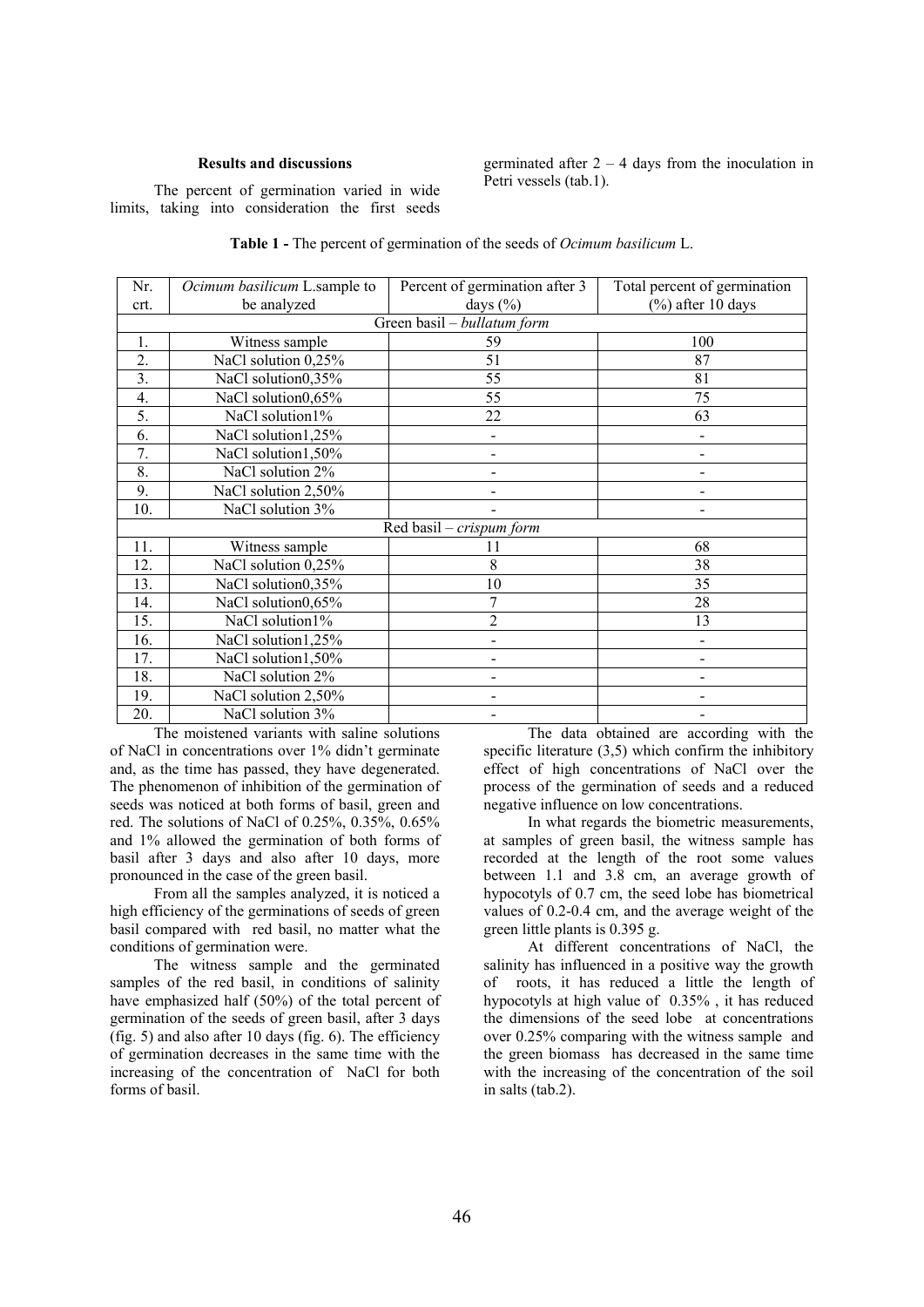

**Fig. 5** - The percent of germination of seeds of green and red basil after 3 days.



**Fig. 6** - The percent of germination of seeds of green and red basil after 10 days.

**Table 2** - The variations of some morphological features at green basil in conditions of salinity

| <b>Sample</b>       | Limits of the<br>lenght of the<br>little root (cm) | Limits of the<br>lenght of<br>hypocotyls (cm) | Limits of the<br>width of the seed<br>lobe (cm) | Limits of the<br>average weight<br>(g) |
|---------------------|----------------------------------------------------|-----------------------------------------------|-------------------------------------------------|----------------------------------------|
| Witness sample      | $1,1-3,8$                                          | $0,3-1,1$                                     | $0,2 - 0,4$                                     | 0,395                                  |
| NaCl solution 0,25% | $1,1-4,1$                                          | $0,3-1,3$                                     | $0,2 - 0,4$                                     | 0,360                                  |
| NaCl solution0,35%  | $0,8-4,3$                                          | $0,2 - 0,7$                                   | $0,2 - 0,3$                                     | 0,323                                  |
| NaCl solution0,65%  | $1,0-4,5$                                          | $0,3 - 0,7$                                   | $0,2 - 0,3$                                     | 0,309                                  |
| NaCl solution $1\%$ | $1.0 - 4.6$                                        | $0.2 - 0.8$                                   | $0.2 - 0.3$                                     | 0,287                                  |

At the samples of red basil, the witness sample has registered in the length of the root 0.7- 0.9 cm, the length of hypocotyls wes between 0.3- 0.8 cm, the seed lobe had 0.2-0.4 cm and the green biomass weighted 0.384 g.

At different concentrations of NaCl, the roots of the little plants of red basil have increased related

to the witness sample, it isn't noticed a significant increase of hypocotyls (for concentrations of 0.25 – 0.65% it is noticed a increase of length related to the witness sample), the increase of the aerial part of the little plant of red basil and the green biomass decreases in the same time with the increase of the concentration of salts in soil (tab. 3).